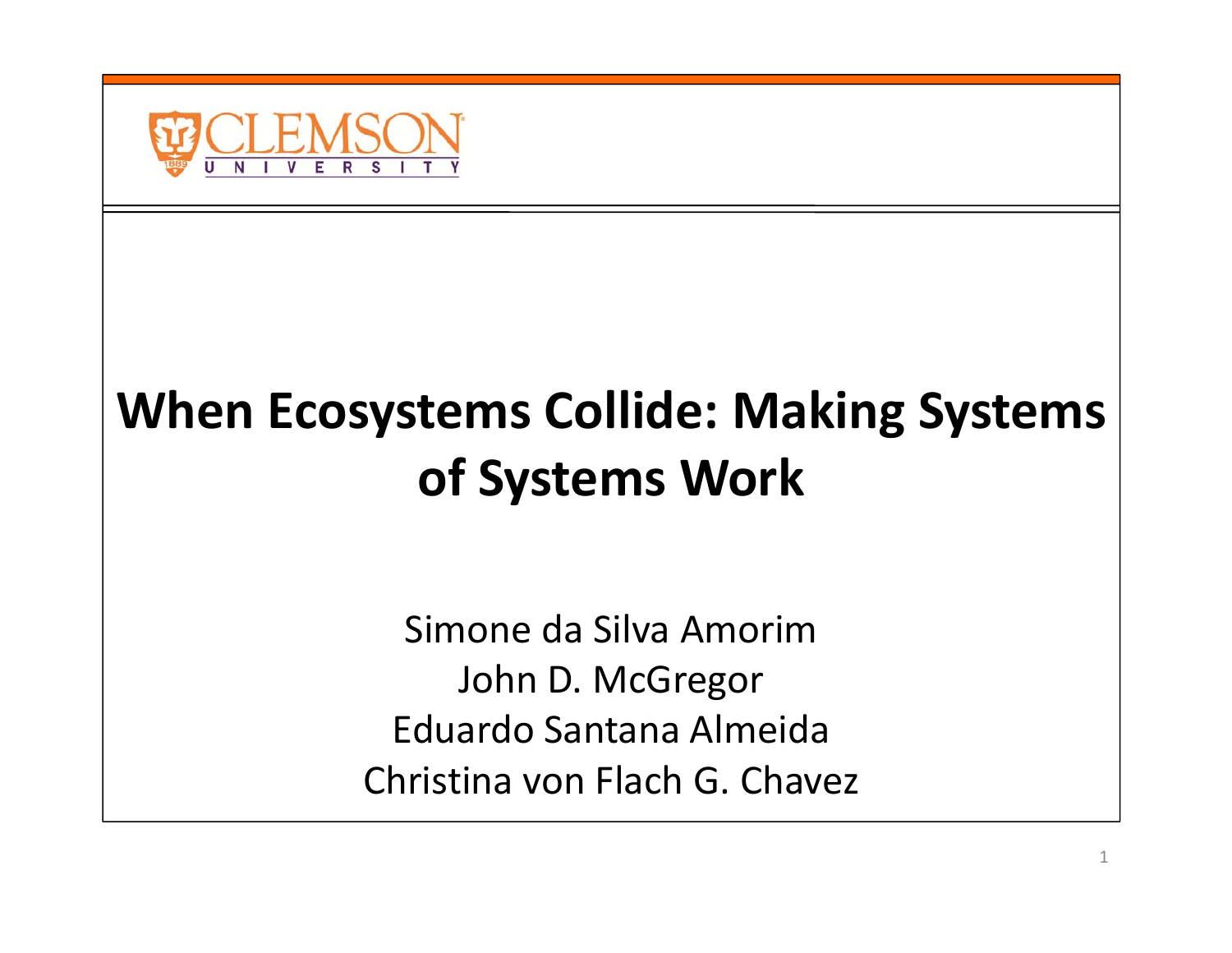## Context

- A system of systems (SoS) comprises <sup>a</sup> set of interacting systems that together meet <sup>a</sup> user's needs but that are independently developed products capable of meeting the needs of other users in stand‐alone operation.
- $\bullet$ Operational and Managerial Independence
- •Evolutionary development
- $\bullet$ Emergent behavior
- •Geographic distribution

Hypothesis: Ecosystem analysis adds <sup>a</sup> dimension that current SoS composition techniques do not have.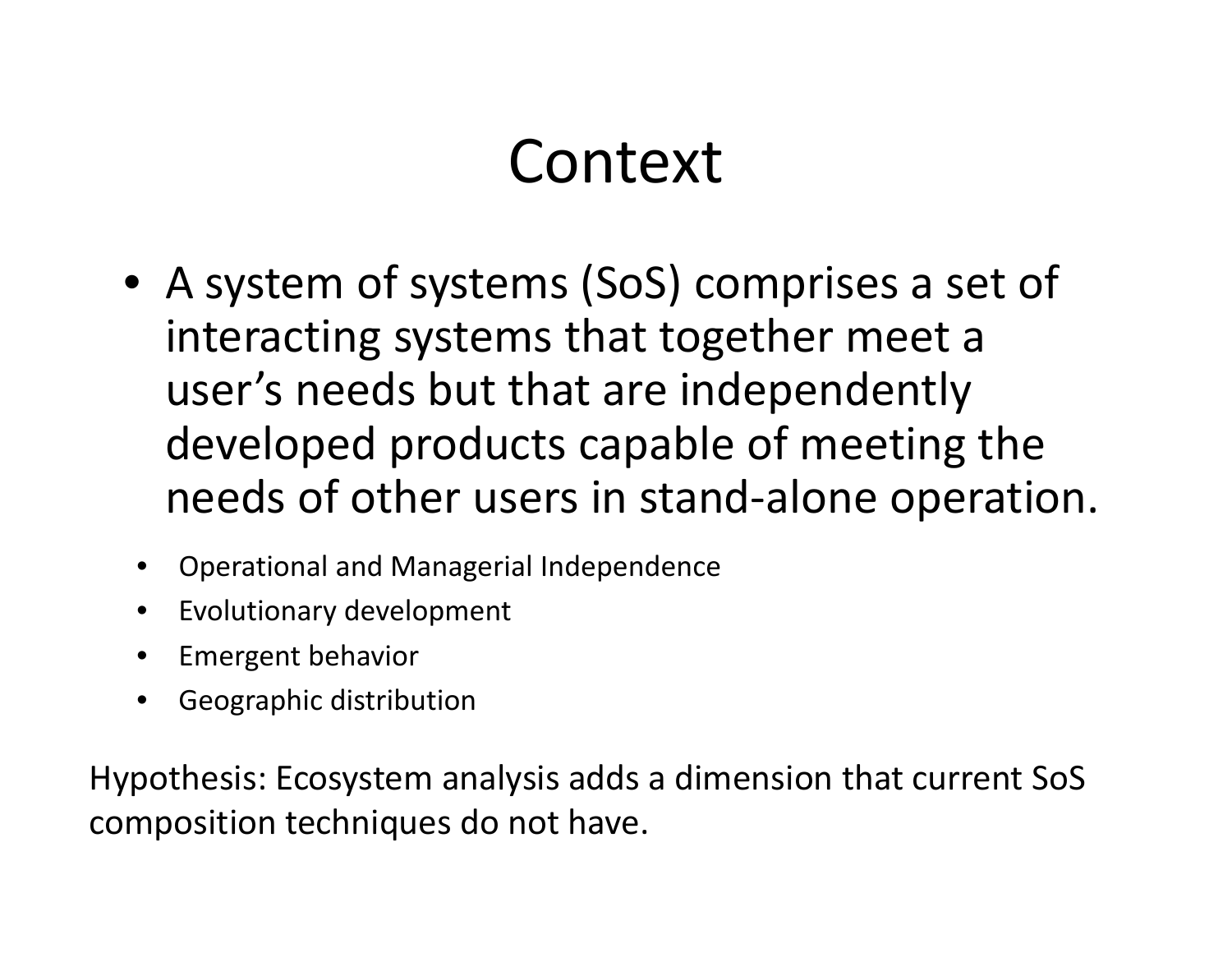#### Context ‐ 2

- A socio‐technical ecosystem is <sup>a</sup> dynamic community of competing and interdependent people, organizations, and computing systems operating in <sup>a</sup> complex, capricious environment [Northrop 2006].
- The ecosystem surrounding <sup>a</sup> software system is a context that includes the influences of collaborating and competing organizations, users, developers, and the domain.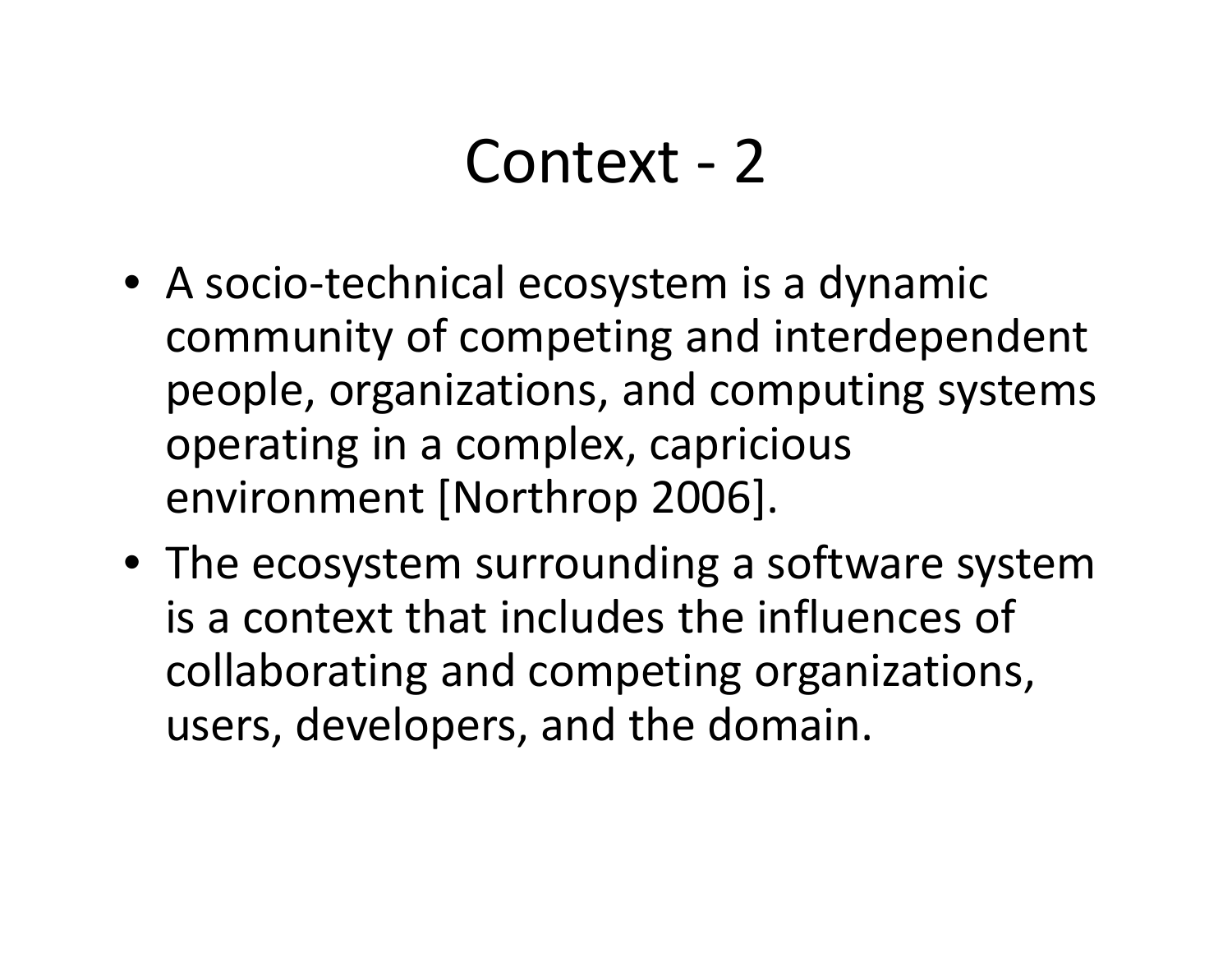#### Context ‐ 3

- • Every system is part of some ecosystem whether it is explicitly recognized or not
- •This influences the success of <sup>a</sup> SoS

decisions

 $\bullet$ 

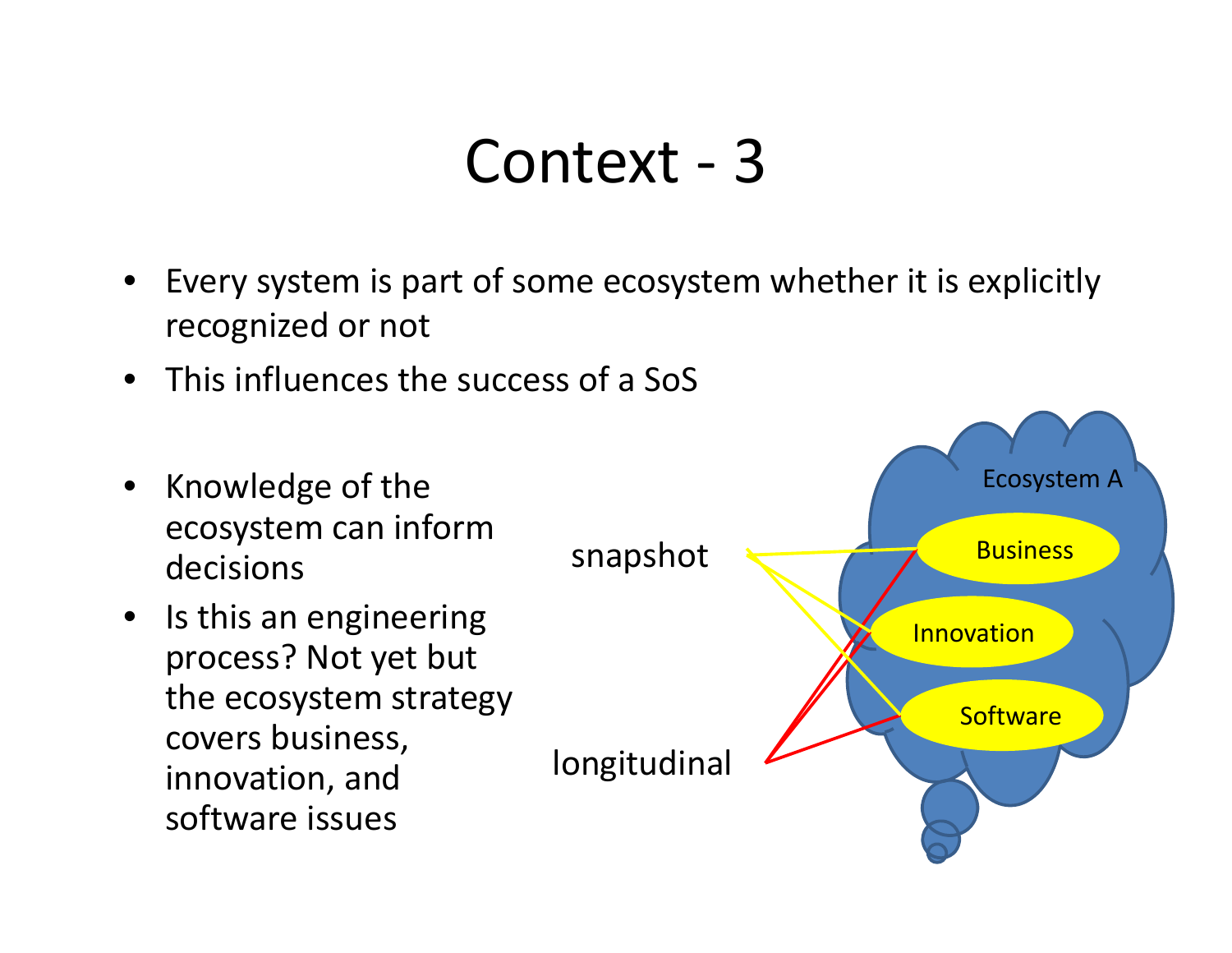A system of systems is composed of products from different ecosystems

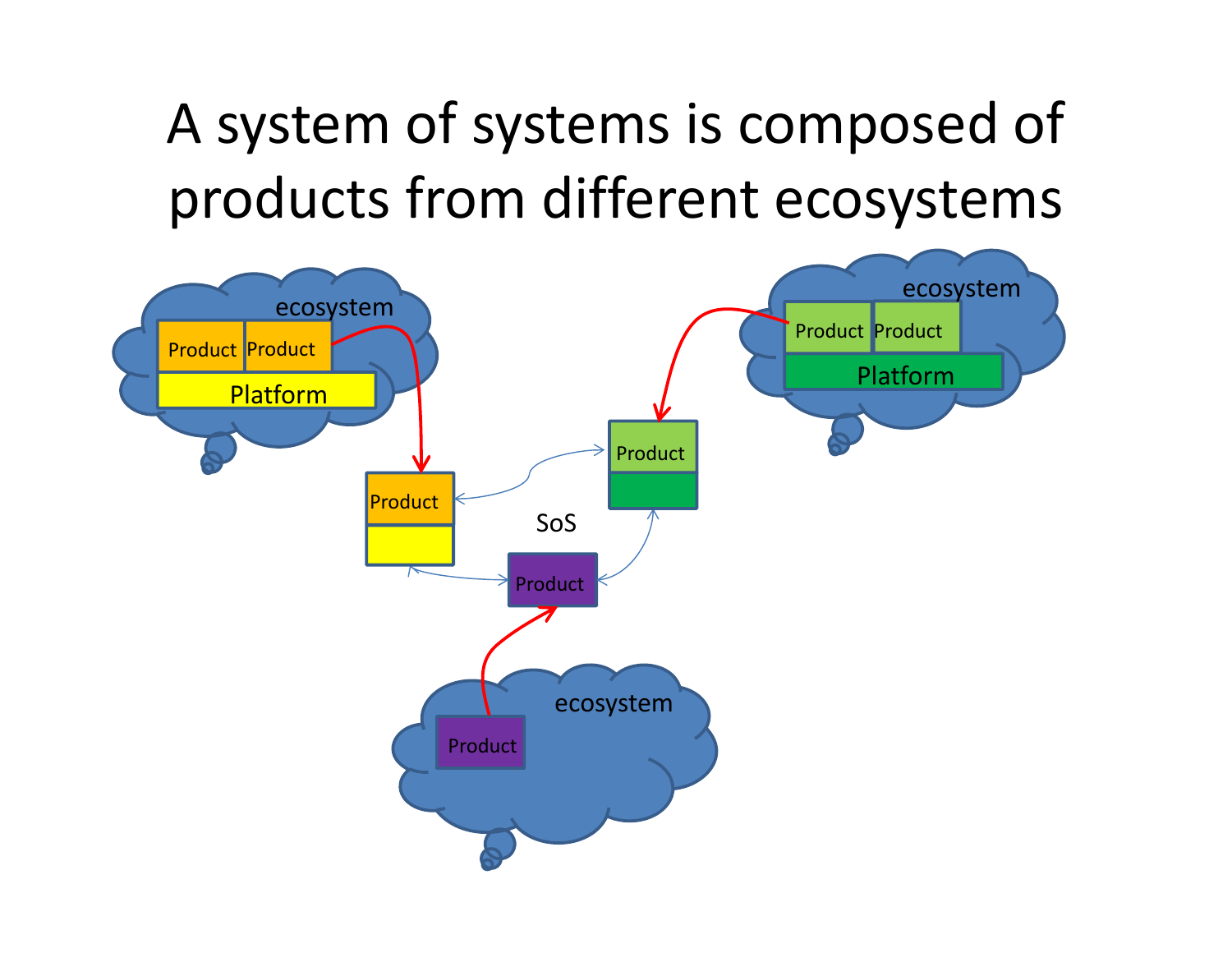# Motivation ‐ 1

- US Dept. of Defense has recognized several challenges for composing <sup>a</sup> SoS:
	- – Addressing organizational as well as technical issues in making SE trades and decisions
	- – $-$  Acknowledging the different roles of systems engineers at the system versus the SoS level and the relationship between the SE done at the two levels
	- –Conducting balanced technical management of the SoS
	- –Using an architecture based on open systems and loose coupling
	- – $-$  Focusing on the design strategy and trades both when the formal SoS is first established and throughout the SoS evolution
- We believe our approach using socio‐technical ecosystems adds breadth and depth (actually longevity) to the SoS composition process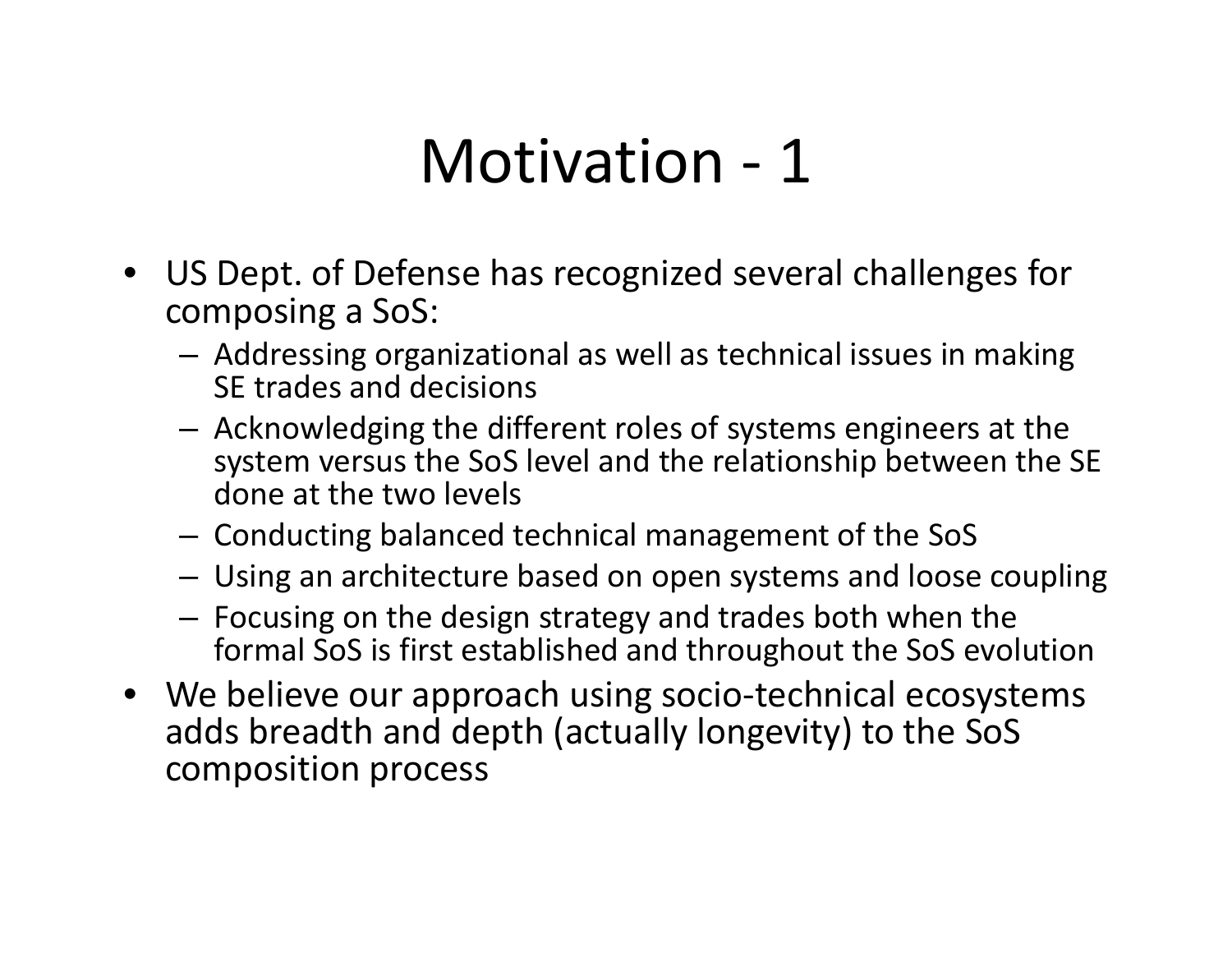## Motivation ‐ 2

GPS

- • Many parts of <sup>a</sup> vehicle are purpose built and do not contribute to the SoS, but
- • The basic vehicle is composed with web servers, personal entertainment systems, and positioning systems, which have independent lives, to form the SoS.
- • Although <sup>a</sup> single organization is responsible for the basic vehicle, the vehicle is open to customization via owners or passengers bringing in devices and apps.

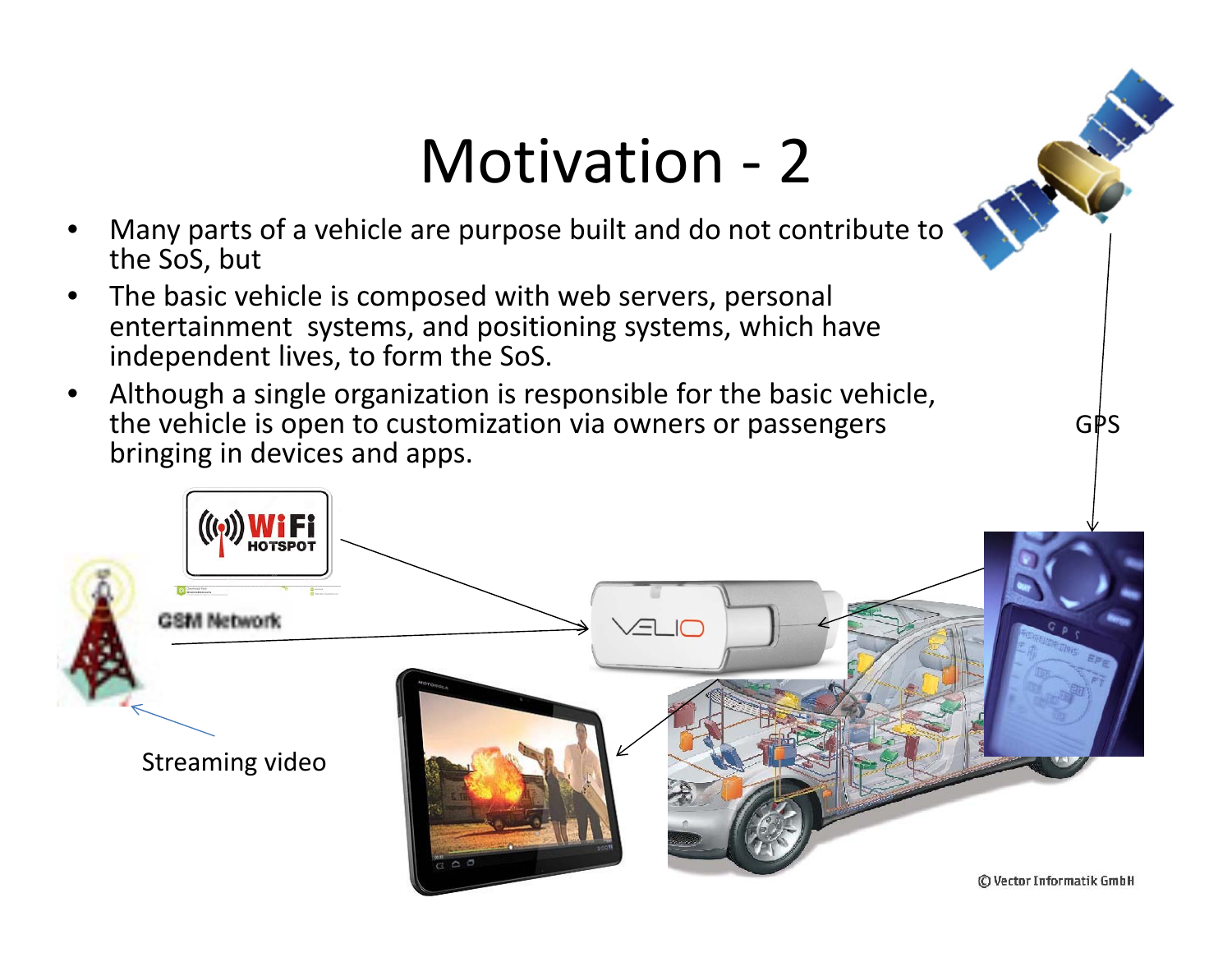# GPS Ecosystems

- Devices implement <sup>a</sup> standard that is evolving
	- – $-$  Evolving from general driving directions to precise positioning (down to 1 cm) via satellites
	- –Multiple formats for data; can your system handle the latest?
- Autonomous vehicles use GPS for decision making
	- How fast are you closing in on <sup>a</sup> vehicle?
	- – $-$  Is it legal where you are to use cell phone?
- Timing of the evolution when will the increased accuracy be available?
	- – The first GPS III satellite was originally scheduled for launch in 2014,[2] but the March 2014 GAO report expects that the first satellite will launch no sooner than April 2016.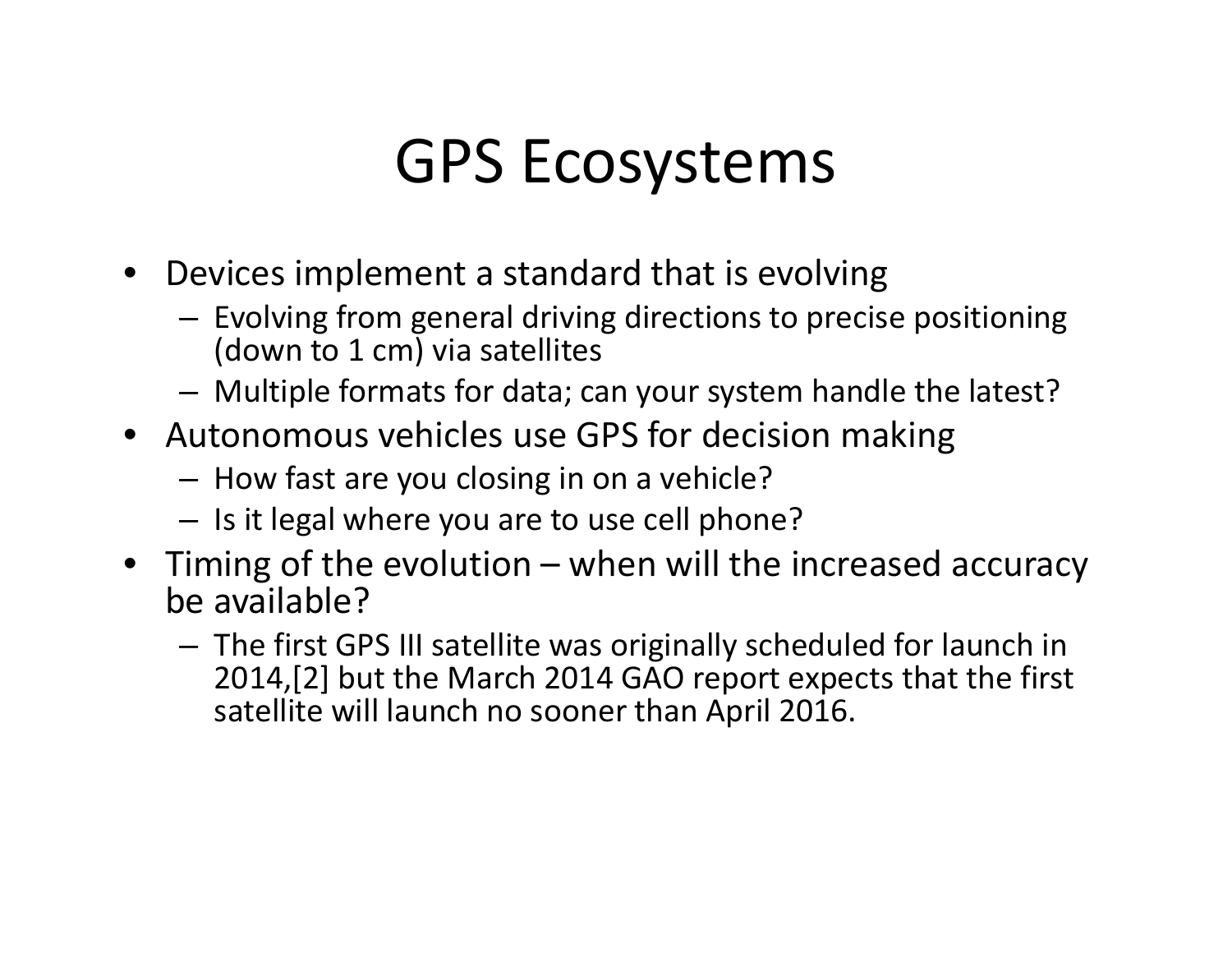### Web server ecosystems

- One or more servers (we will worry only about the software) will be running in <sup>a</sup> vehicle
- This is a mature technology
- Uses the HTTP protocol <sup>a</sup> relatively stable protocol with changes being phased in over <sup>a</sup> long time period and anticipated long before they are deployed
- Will GPS devices using different data formats interface with the web server?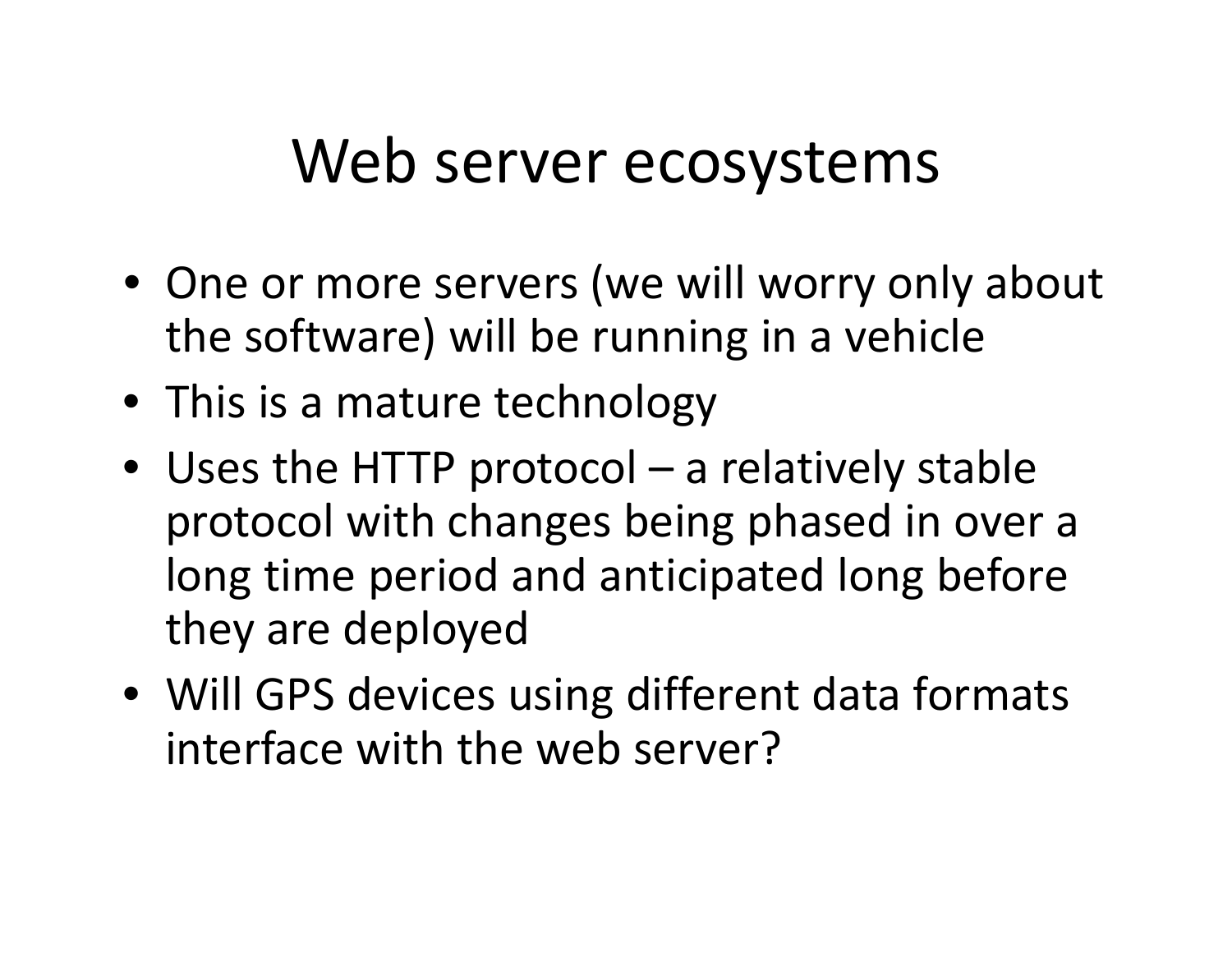#### Personal entertainment ecosystems

- Takes content from the web server and provides it to browsers running <sup>a</sup> web client
- The protocol is so standard there is no need to buy the server and client as <sup>a</sup> unit
- These devices are changing rapidly but are their interfaces? Memory is expanding. Processors are expanding in numbers of cores.
- Standard operating systems like Tizen protect the server from knowing about the underlying system.
- Streaming of video is needed in both directions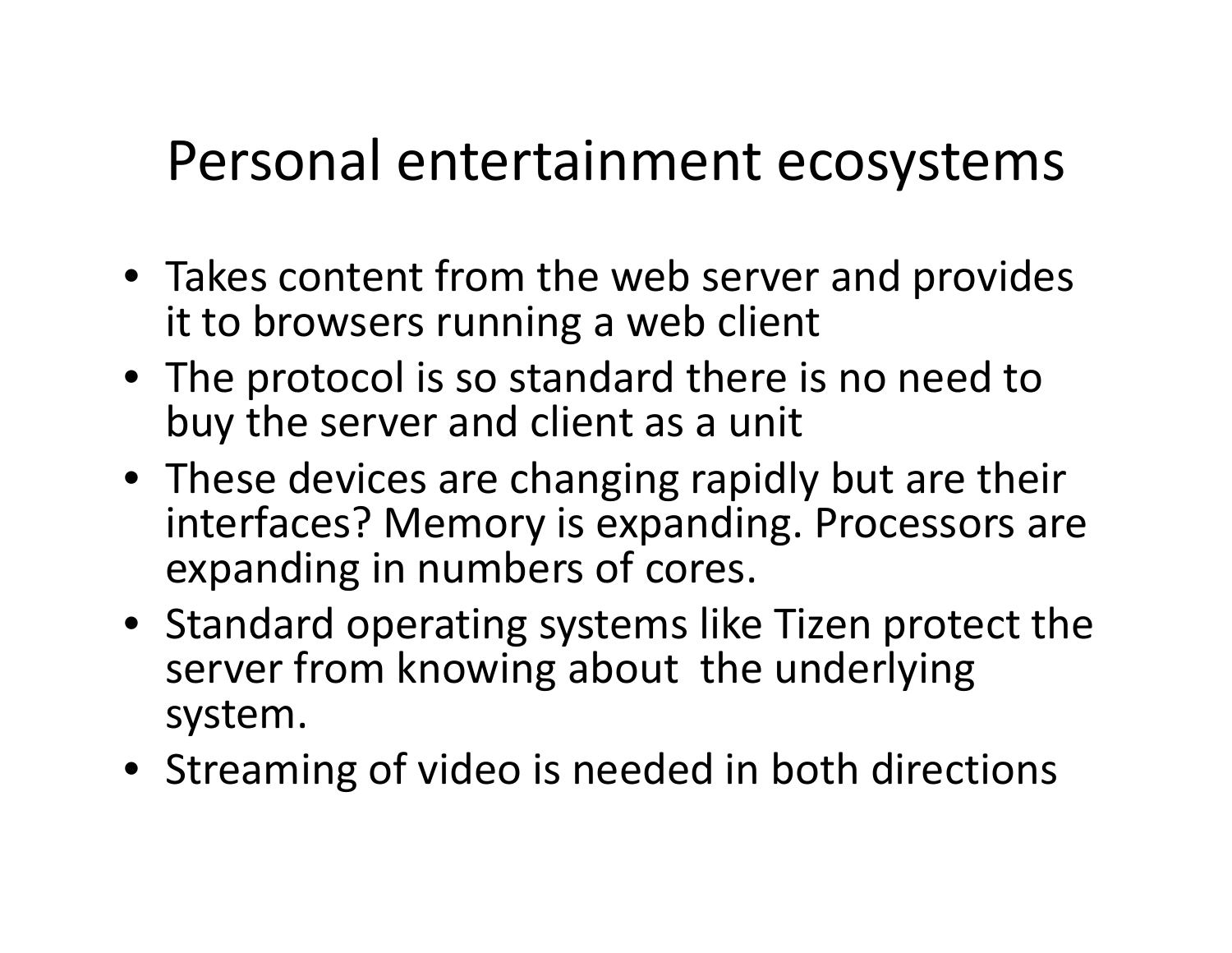### Ethernet connectivity among elements

- Networking is <sup>a</sup> basic feature of the vehicle
- The GPS, collision avoidance cameras and sensors all must be connected via <sup>a</sup> network
- There are existing solutions that carry existing protocols, does ethernet?
- Ethernet has the potential to reduce weight in the car and speed up the network, but
- Will OEMs adopt an "open" standard?
- As GPS has more info in its packets can ethernet still meet performance requirements?
- As more connection points are added can ethernet still meet performance requirements?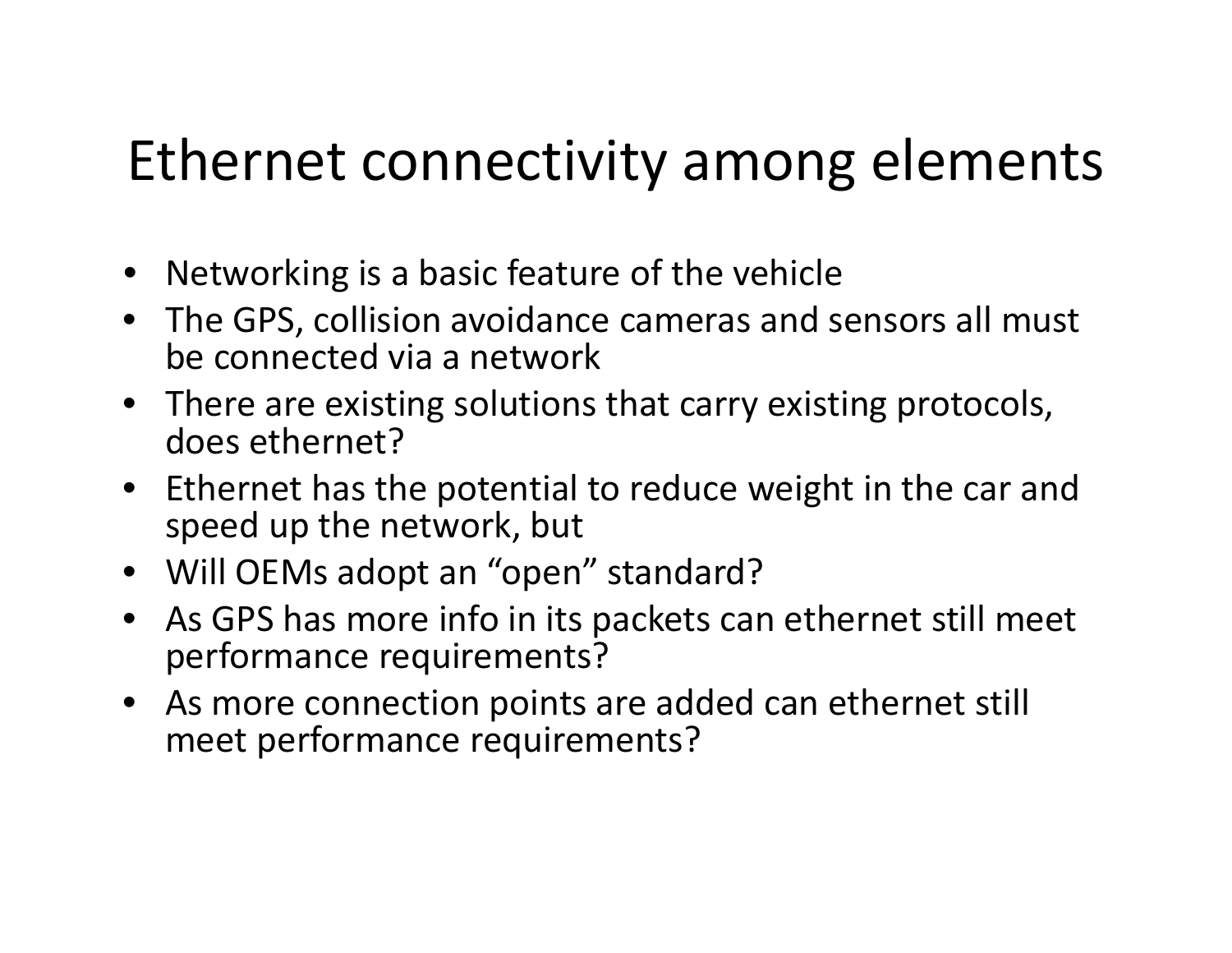# Systems interoperate in an SoS



• interoperability: the ability of <sup>a</sup> set of communicating entities to (i) exchange specified information and (ii) operate on that information according to <sup>a</sup> specified, agreed‐upon, operational semantics.

Morris, Ed, Levine, Linda, Meyers, B. Craig, Place, Patrick R. H., & Plakosh, Daniel. System of Systems Interoperability (SOSI); Final Report (CMU/SEI‐2004‐TR‐004, ADA455619). Software Engineering Institute, Carnegie Mellon University, 2004. http://www.sei.cmu.edu/publications /documents/04.reports/04tr004.html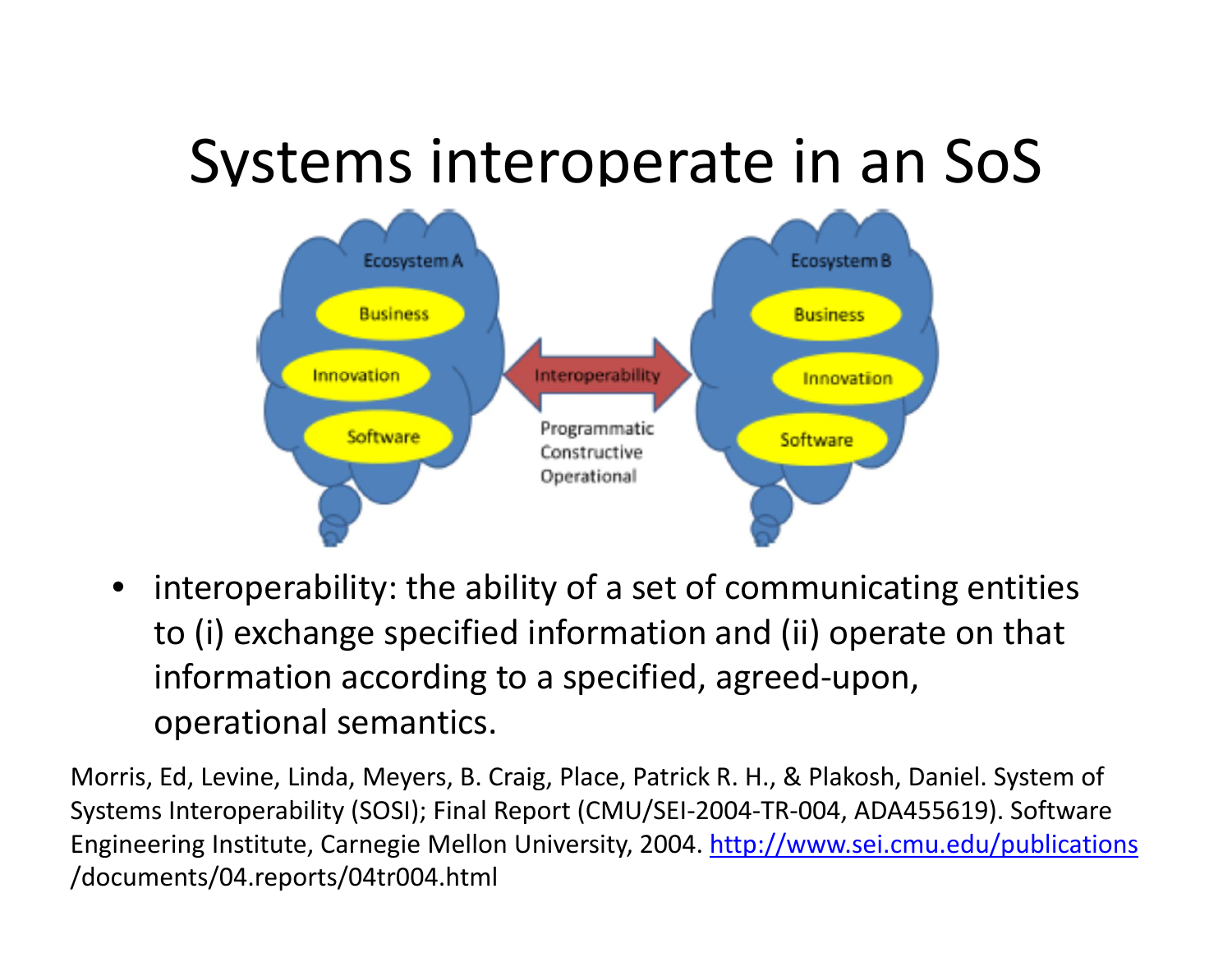# Programmatic interoperability

- "programmatic" here refers to the project within an organization that is composing the SoS (it does not refer to computer programs)
- Business models are compatible? open source can flow to proprietary but not vice versa
	- – $-$  Licenses appear to be "open" but does not mean compatible necessarily
- Organization may be involved in consortia that are contributing to the one or more systems
- Manufacturers' ecosystems are robust?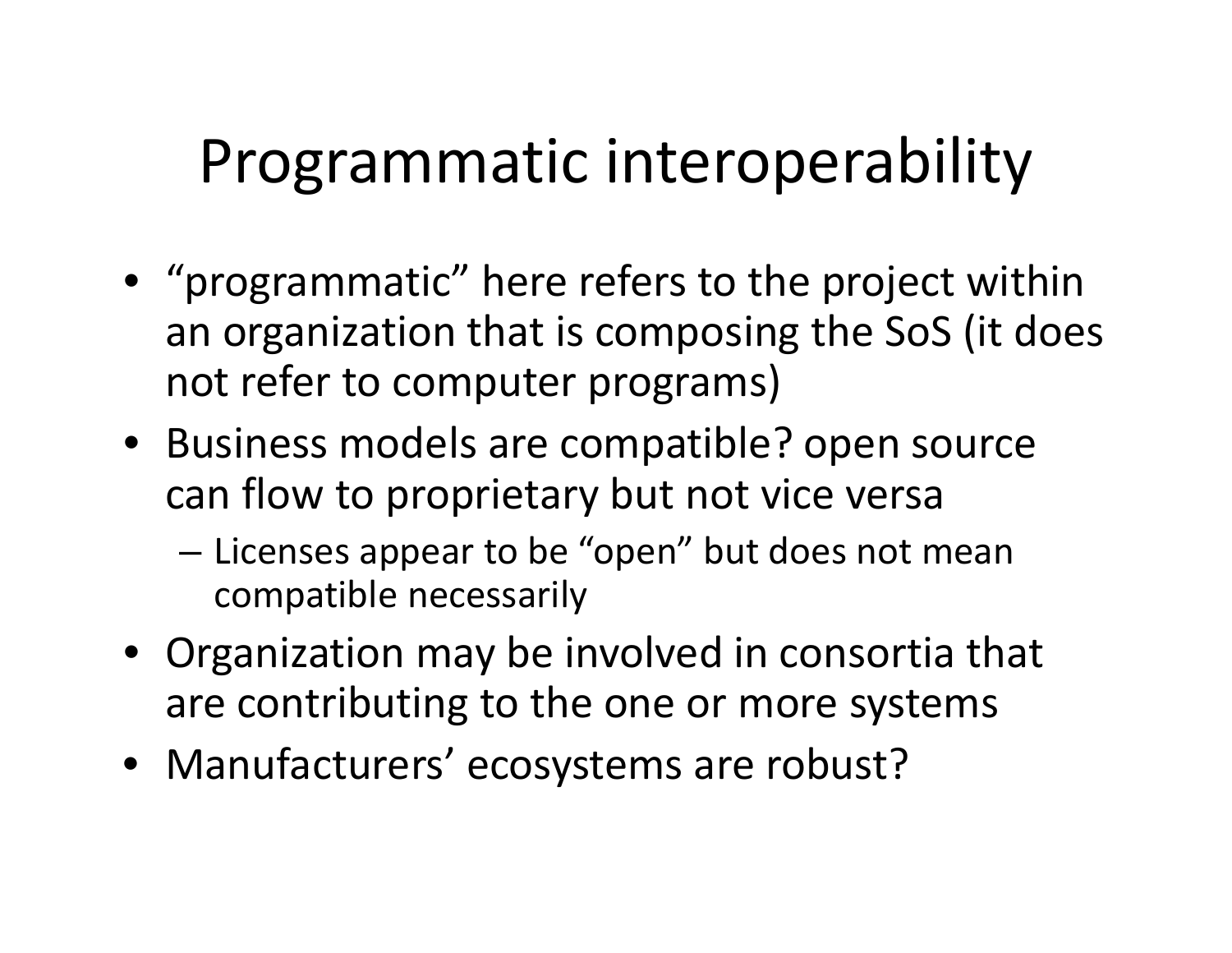# Constructive interoperability

- Standard interfaces are open and compatible at construction time
- Standard interfaces are evolving in compatible direction?
- Alignment of architectures and quality attributes
- GPS has several standard data formats. Either use <sup>a</sup> single standard or provide converters; Evolution of data formats/standards
- New protocols or new versions of existing protocols need to be compatible
- Ethernet is a new addition to some manufacturers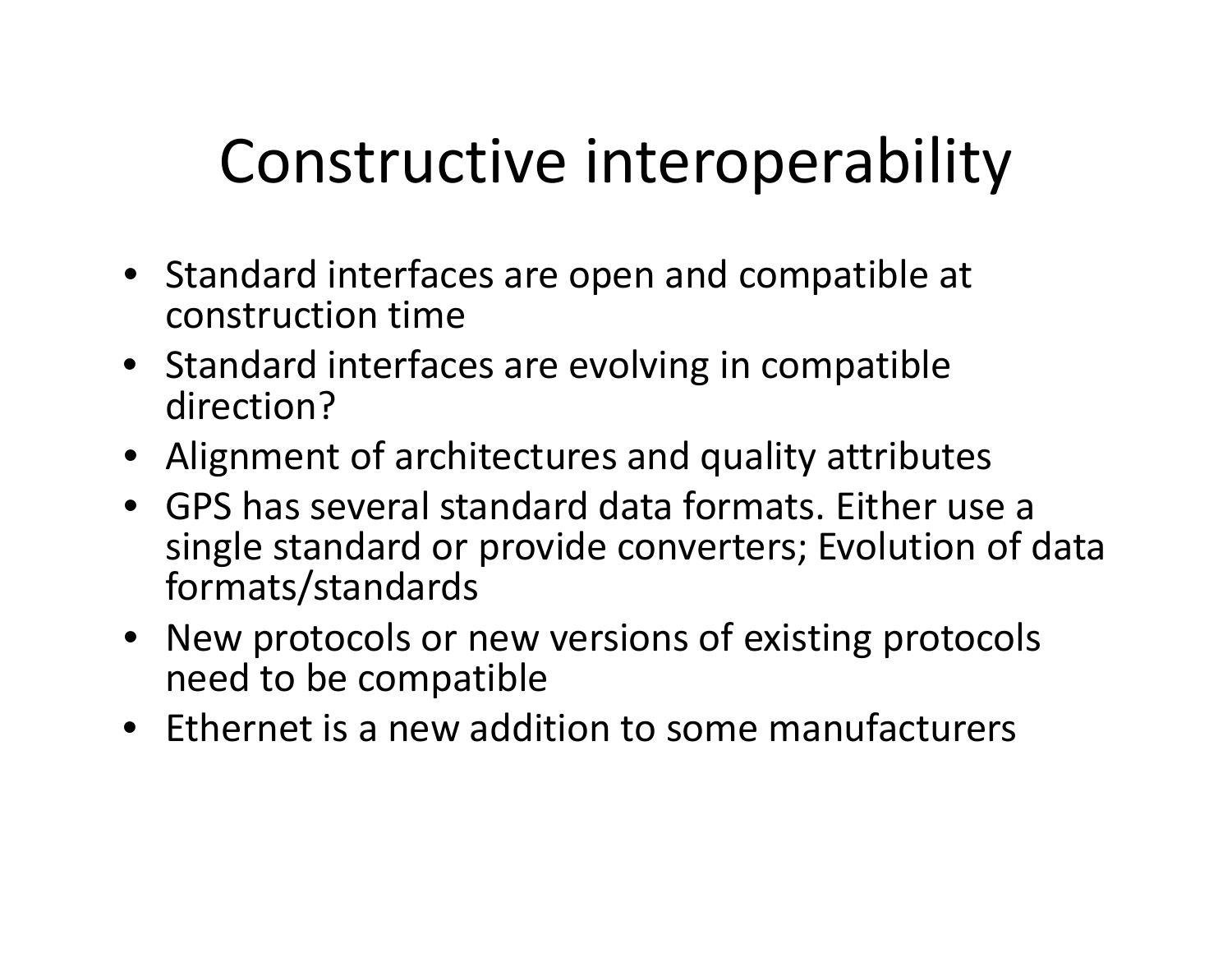# Operational interoperability

- The systems play nice at runtime
- New protocols or new versions of existing protocols need to be compatible
	- –— Check timing issues
- Error propagation happens correctly?
	- Use AADL error annex to model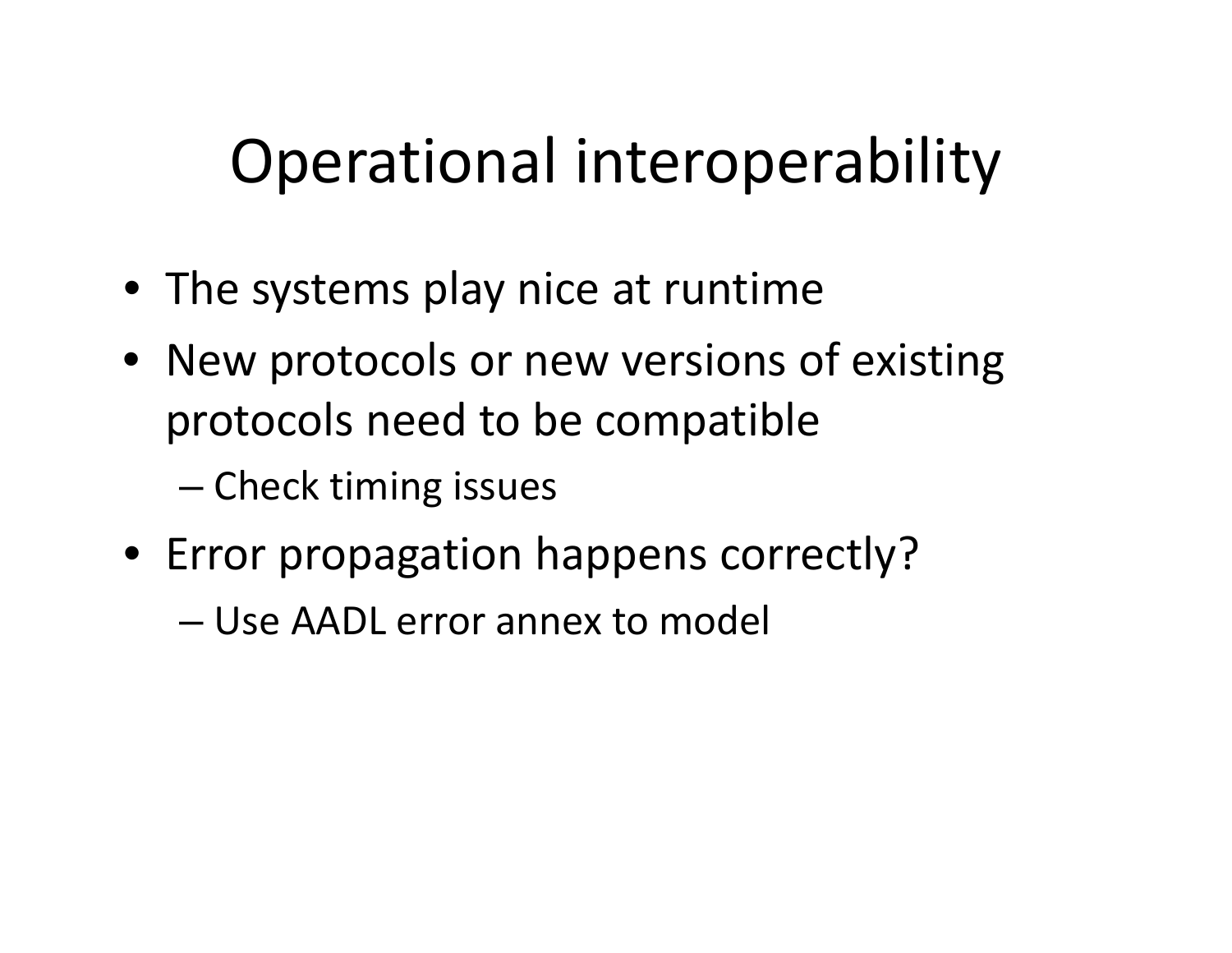# Evolvable architectures

- SoS are usually long‐lived systems that take time to compose and are expected to return that investment over its life time
- Standards
	- – Formal standards evolve slowly but ad hoc standards can evolve more quickly
- Interfaces
	- How complete are they?
	- – $-$  Do they represent the standards?
- Continual V&V
	- How agile is the V&V process?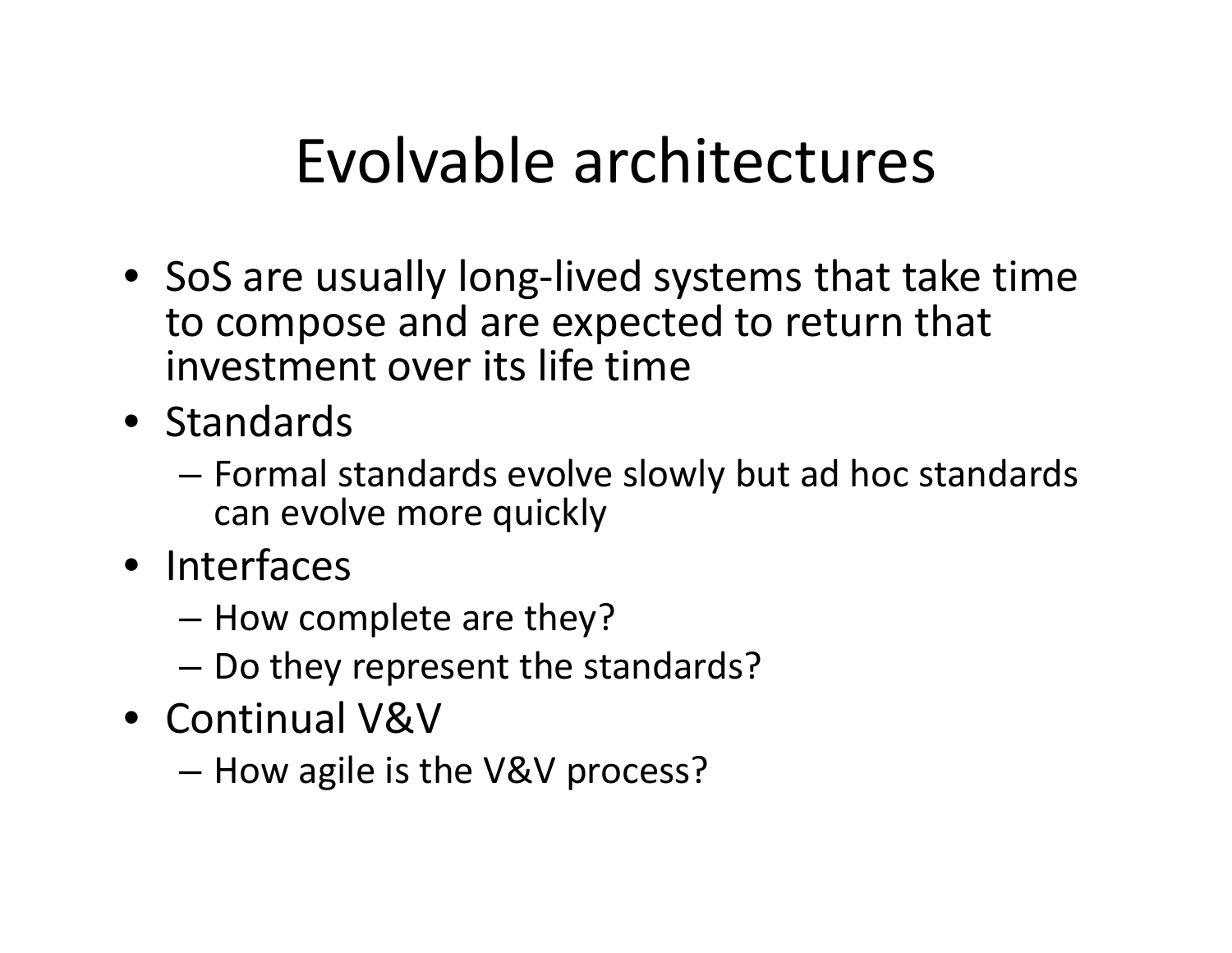# Points of interaction between ecosystems

- Web server is <sup>a</sup> central point interacting with cellular device, internet connection, vehicle's display technology, vehicle's information system
- GPS device interacts with the web server and vehicle's information system
- Infotainment system interacts with the internet connection through the web server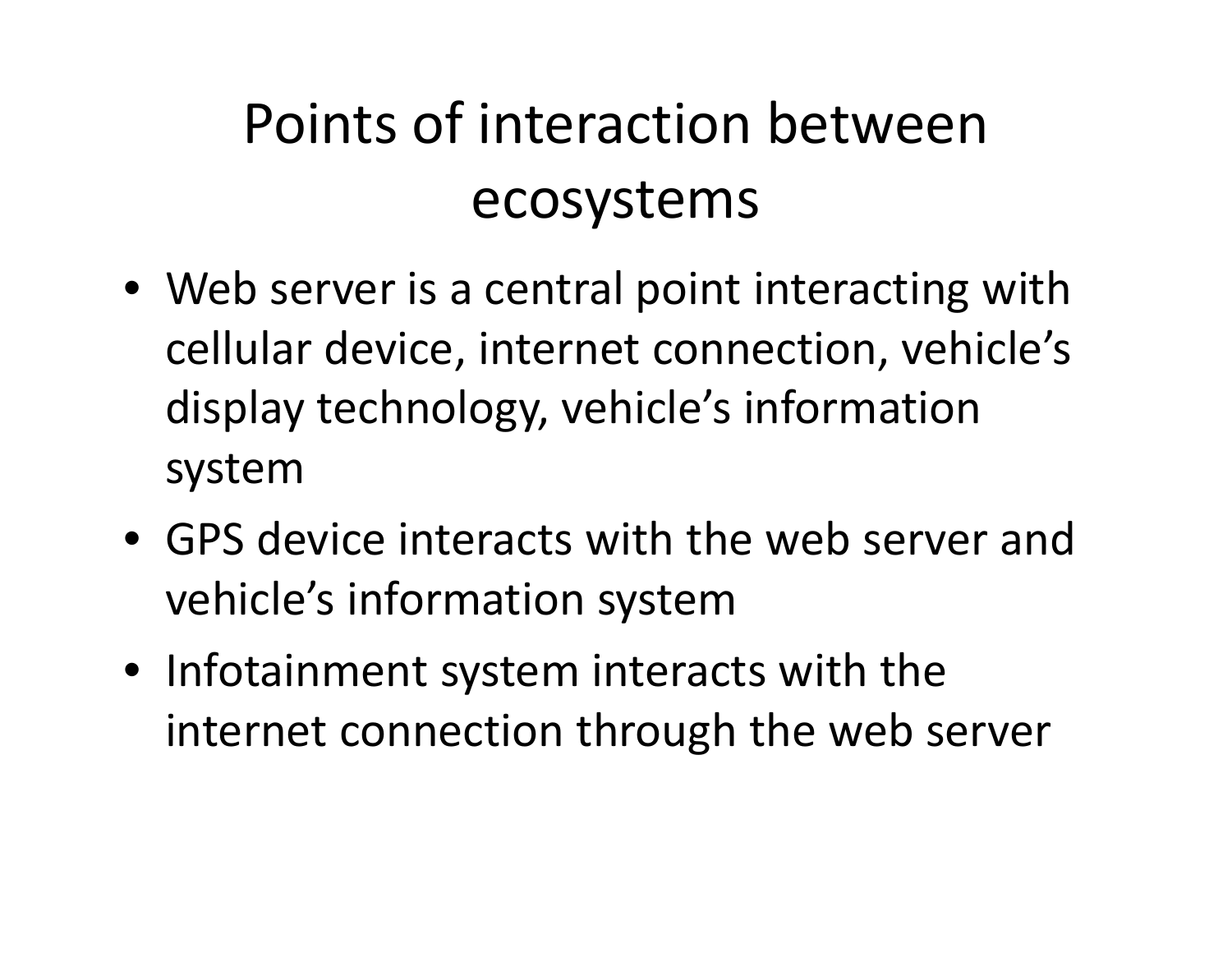## Open Automotive Alliance

- One solution to the composition problem is to join an emerging ecosystem that will cut across several of the domain ecosystems to offer an abstraction that is <sup>a</sup> compatible set of systems
- This moves the issue of ecosystem collision away from the specific OEM to the alliance
- www.openautoalliance.net
- http://www.android.com/auto/

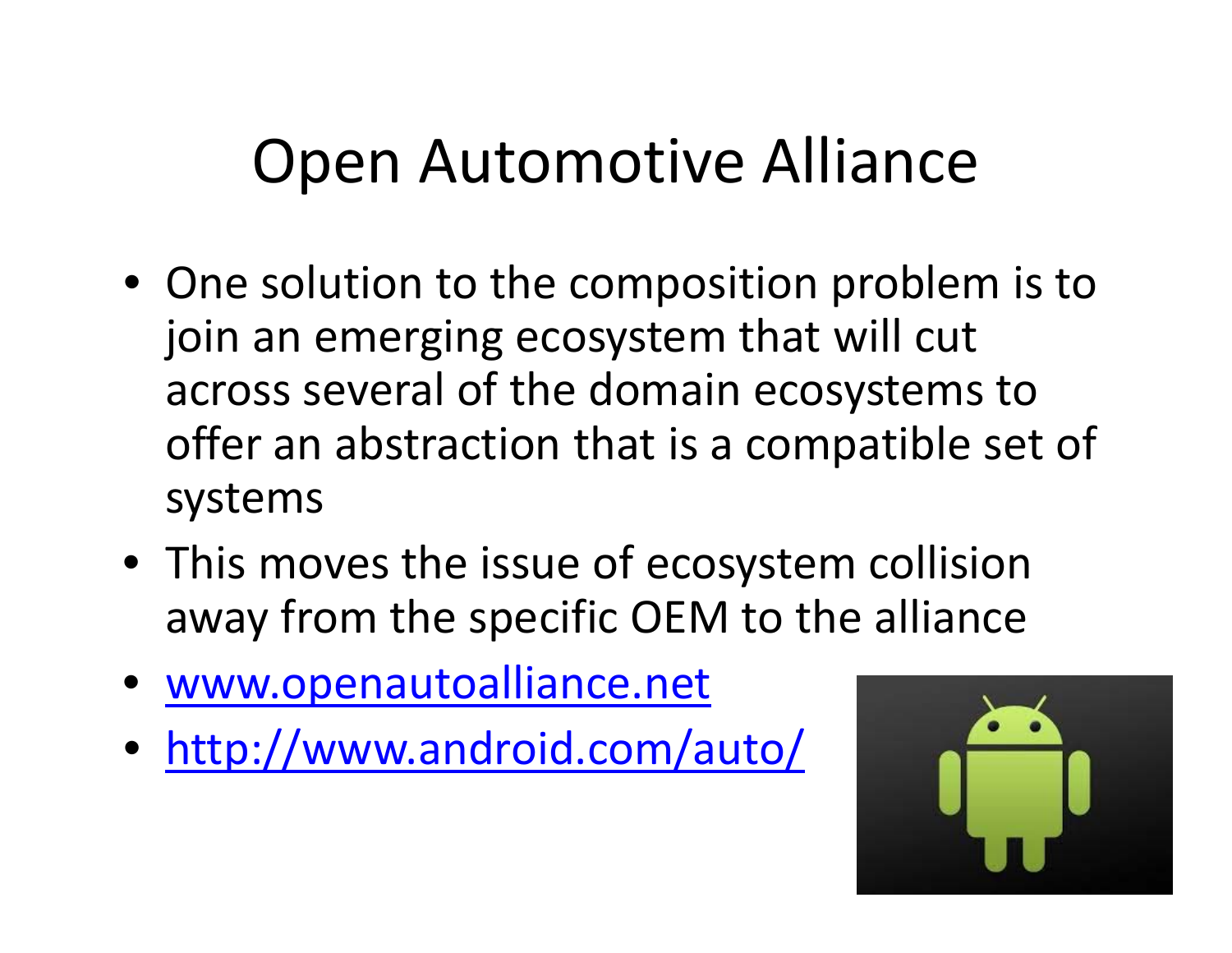### Future work

- What are the aspects of the ecosystem that should be considered in composing <sup>a</sup> SoS?
- How can that information best be used?
- How can existing SoS engineering processes be modified to include this?